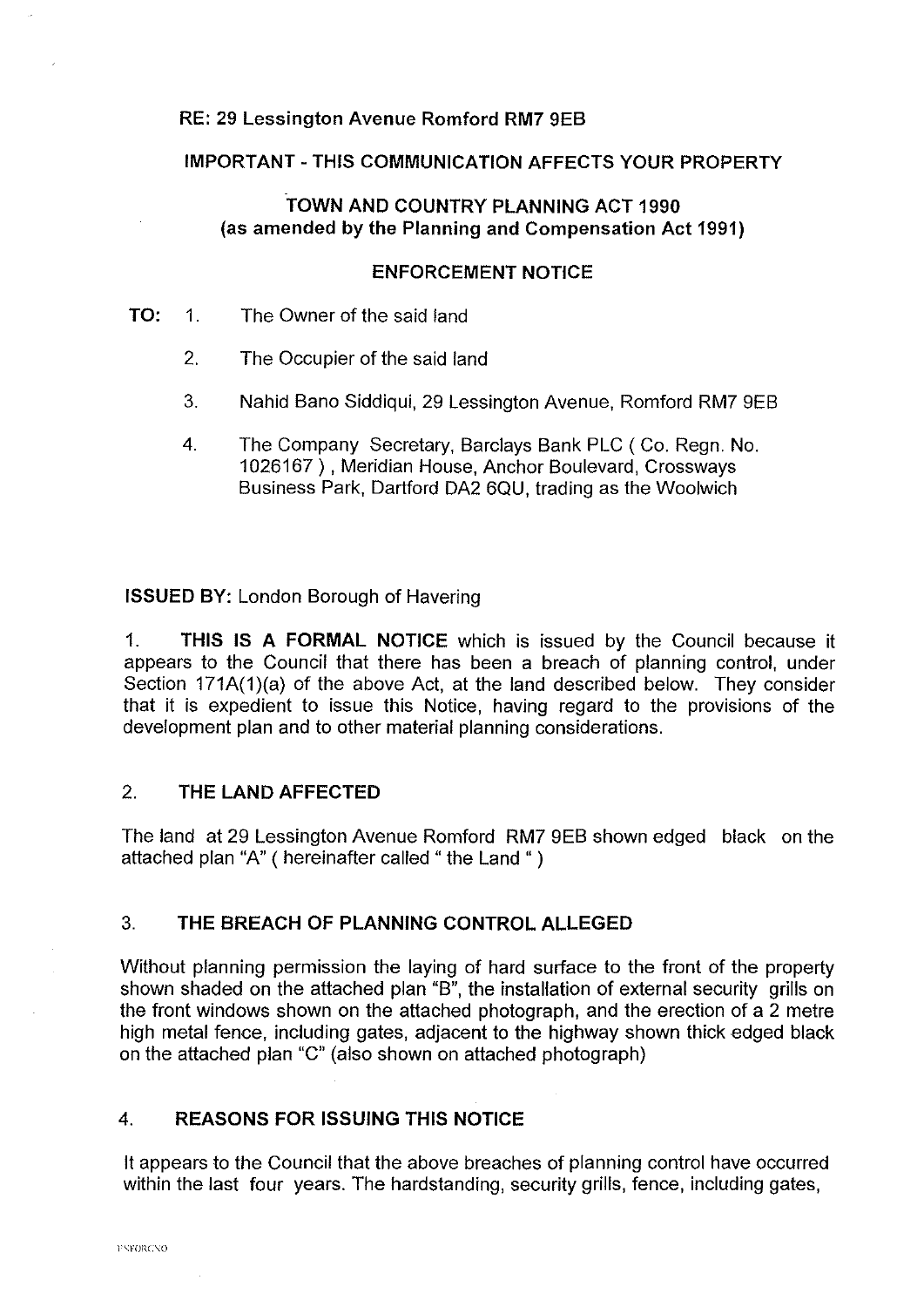in question were substantially completed less than four years ago. The hardstanding, grills, fence ,including gates, appear as visually intrusive development and are detrimental to the streetscene. It is contrary to development plan policies and harmful to the visual amenities of the area. The Council do not consider that planning permission should be given because planning conditions could not overcome these problems.

In making its decision to issue this Notice the Council considered that the unauthorised use is contrary to the following policies of the Local Development Framework: policies CP17, DC61 and DC63.

# 5. **WHAT YOU ARE REQUIRED TO DO**

(i) Reduce the height of the fence, including the gates , adjacent to the public highway, shown marked thick edged black on the attached plan "C" , to no greater than 1 metre ( also shown on attached photograph )

Time for compliance: 3 months from the effective date of this notice.

(ii) Remove the metal security grills that cover the front windows shown on the attached photograph

Time for compliance: 3months from the effective date of this notice

(iii) Remove from the land all waste materials, building rubble and debris resulting from compliance with (i) and (ii) above.

Time for compliance: 3 months from the effective date of this notice

(iv) Remove all hardstanding shown shaded on attached plan "B"

Time for compliance: 6 months from the effective date of this notice

(v) Remove from the land all waste materials, building rubble and debris resulting from compliance with (iv) above

Time for compliance: 6 months from the effective date of this notice

# 6. **WHEN THIS NOTICE TAKES EFFECT**

This Notice takes effect on  $8<sup>th</sup>$  September 2010, unless an appeal is made against it beforehand

Dated: 27<sup>th</sup> July 2010

Signed:

 $\frac{1}{\sqrt{2}}$ 

Authorised Officer *7* -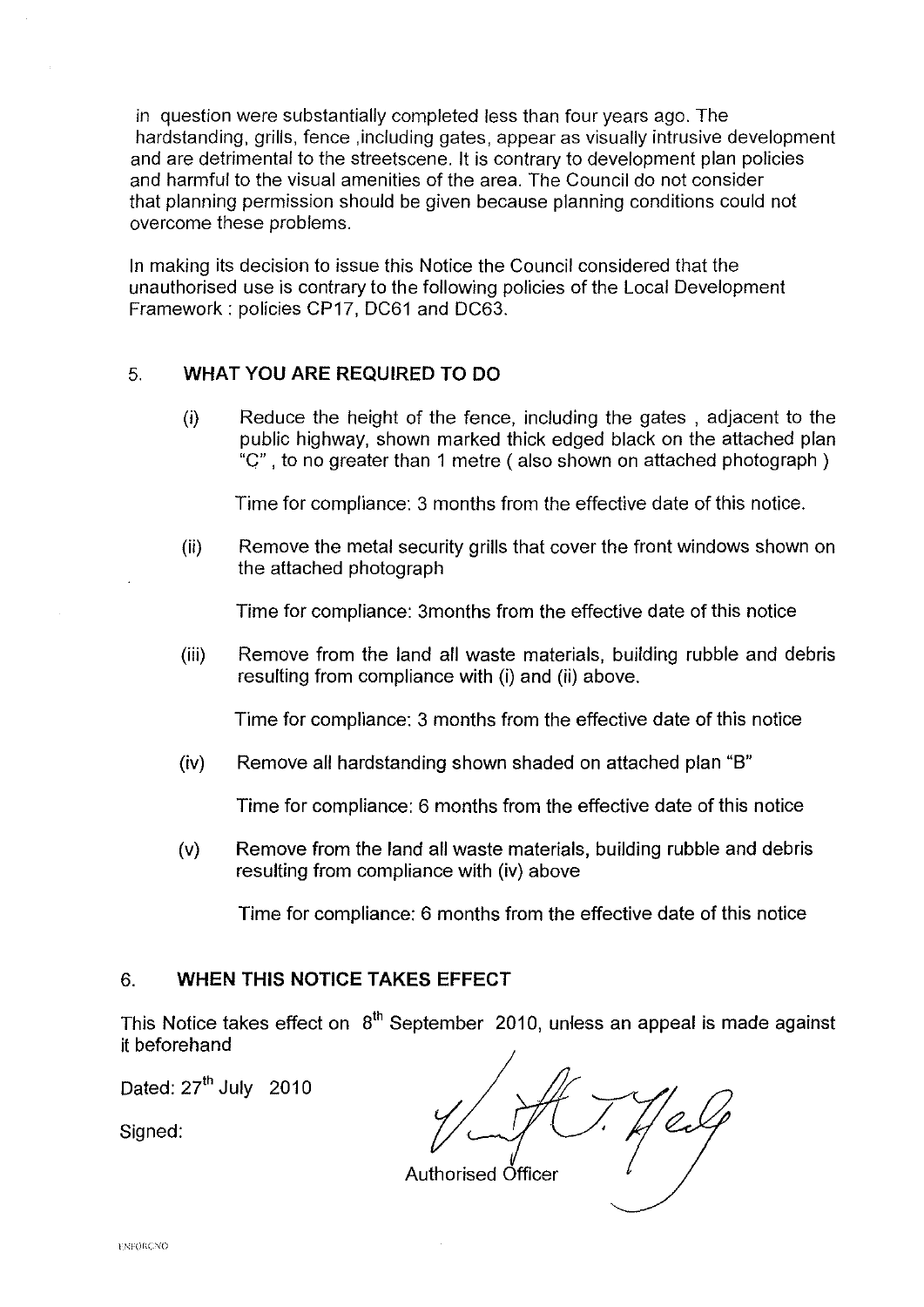on behalf of London Borough of Havering Town Hall Main Road Romford RM1 3B0

#### **YOUR RIGHT OF APPEAL**

You can appeal against this Enforcement Notice to the Secretary of State by  $8<sup>th</sup>$ September 2010. Further details are given in the attached explanatory note.

## **WHAT HAPPENS IF YOU DO NOT APPEAL**

If you do not appeal against this Enforcement Notice, it will take effect on  $8<sup>th</sup>$ September 2010 and you must then ensure that the required steps for complying with it, for which you may be held responsible, are taken within the period specified in the Notice.

## **FAILURE TO COMPLY WITH AN ENFORCEMENT NOTICE WHICH HAS TAKEN EFFECT CAN RESULT IN PROSECUTION AND/OR REMEDIAL ACTION BY THE COUNCIL.**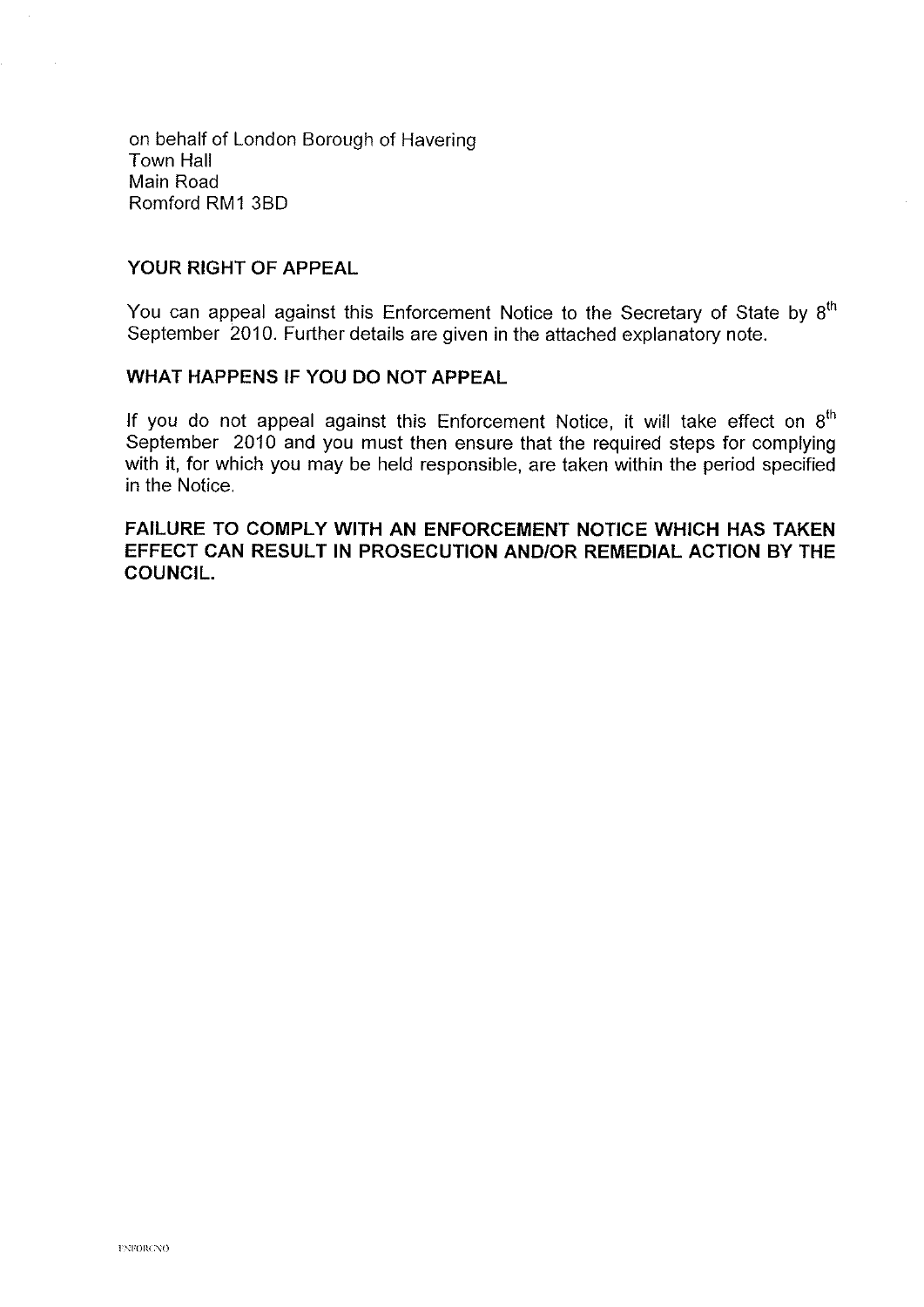## **EXPLANATORY NOTES**

#### **STATUTORY PROVISIONS**

A copy of Sections 171A, 171B and 172 to 177 of the Town and Country Planning Act 1990 (as amended) is enclosed with this Notice.

#### **YOUR RIGHT OF APPEAL**

You can appeal against this Notice, but any appeal must be in writing and received, or posted (with the postage paid and properly addressed) in time to be received in the ordinary course of the post, by the Secretary of State before  $8<sup>th</sup>$  September 2010.

If you intend to appeal this Notice you should follow instructions given on the information sheet from the Planning Inspectorate

Under section 174 of the Town and Country Planning Act 1990 (as amended) you may appeal on one or more of the following grounds :-

- (a) that, in respect of any breach of planning control which may be constituted by the matters stated in the notice, planning permission ought to be granted or, as the case may be, the condition or limitation concerned ought to be discharged;
- (b) that those matters have not occurred;
- (c) that those matters (if they occurred) do not constitute a breach of planning control;
- (d) that, at the date when the notice was issued, no enforcement action could be taken in respect of any breach of planning control which may be constituted by those matters;
- (e) that copies of the enforcement notice were not served as required by section 172;
- (f) that the steps required by the notice to be taken, or the activities required by the notice to cease, exceed what is necessary to remedy any breach of planning control which may be constituted by those matters or, as the case may be, to remedy any injury to amenity which has been caused by any such breach;
- (g) that any period specified in the notice in accordance with section 173(9) falls short of what should reasonably be allowed.

Not all these grounds may be relevant to you.

#### **PLANNING APPLICATION FEE**

Should wish to appeal on ground (a) - that planning permission should be granted for the unauthorised development - then a fee of  $\hat{E}$  150.00 is payable both to the Secretary of State and to the Council, making the total fees payable £ 300.00 . If the fees are not paid then that ground of appeal will not be valid.

#### **STATEMENT ON GROUNDS OF APPEAL**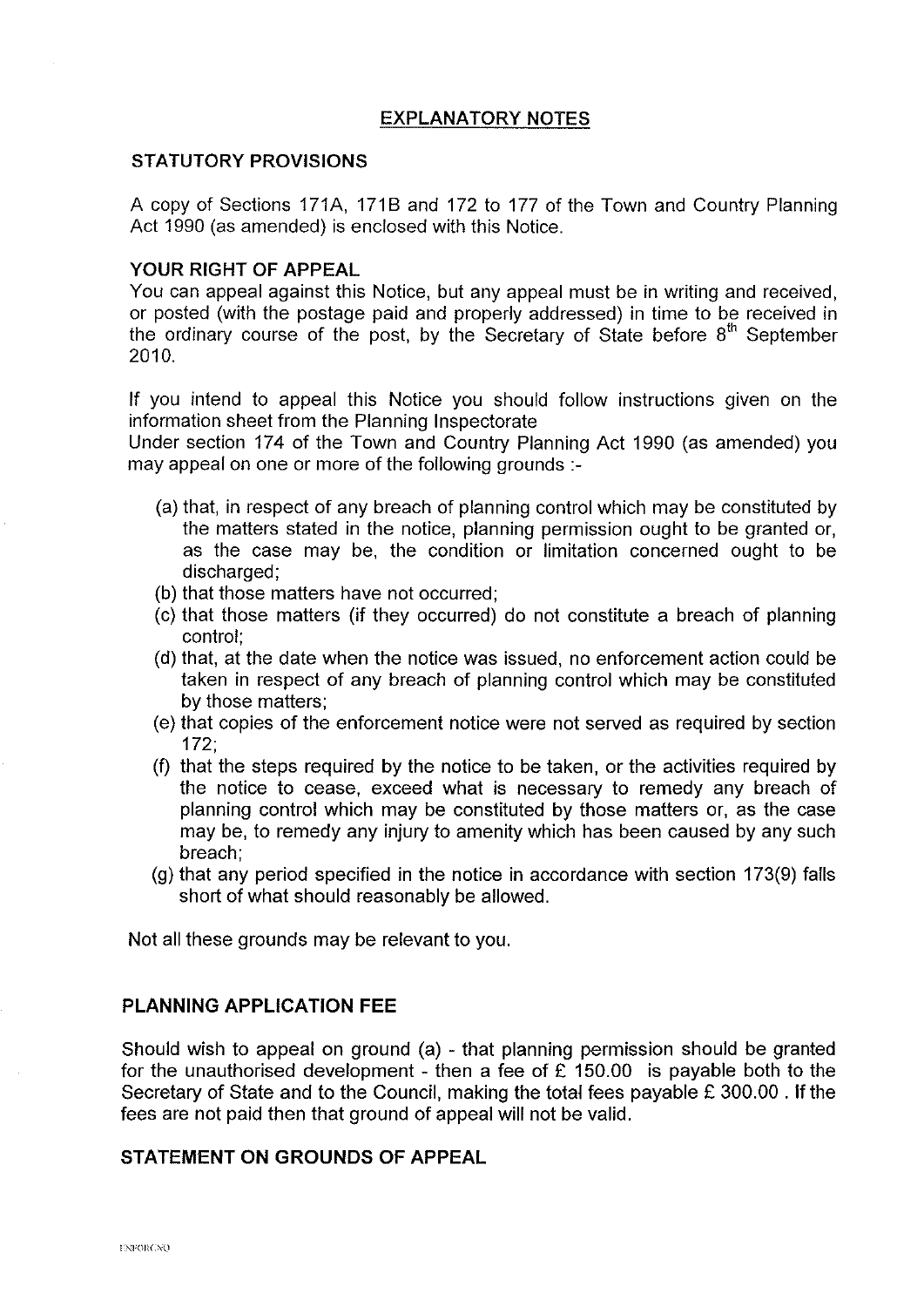You must submit to the Secretary of State, either when giving notice of appeal or within 14 days from the date on which the Secretary of State sends a notice so requiring , a statement in writing specifying the grounds on which you are appealing against the enforcement notice and stating briefly the facts on which you propose to rely in support of each of those grounds.

### **RECIPIENTS OF THE ENFORCEMENT NOTICE**

The names and addresses of all the persons on whom the Enforcement Notice has been served are:

- 1. The Owner of the said land
- 2. The Occupier of the said land
- 3. Nahid Bano Siddiqui, 29 Lessington Avenue, Romford RM? 9EB
- 4. The Company Secretary, Barclays Bank PLC (Co.Regn. No. 1026167 ), Meridian House, Anchor Boulevard, Crossways Business Park, Dartford DA2 6QU, trading as The Woolwich.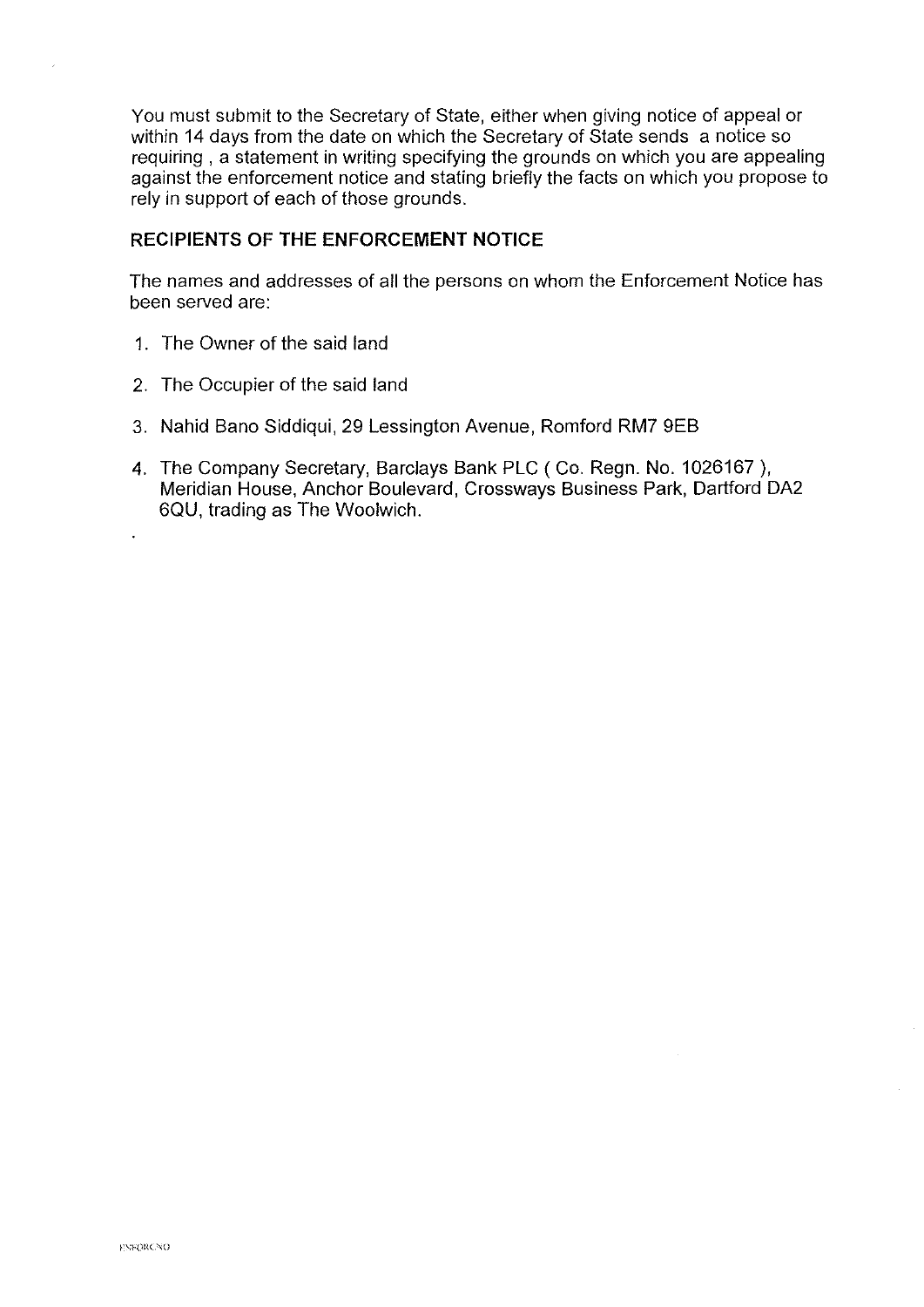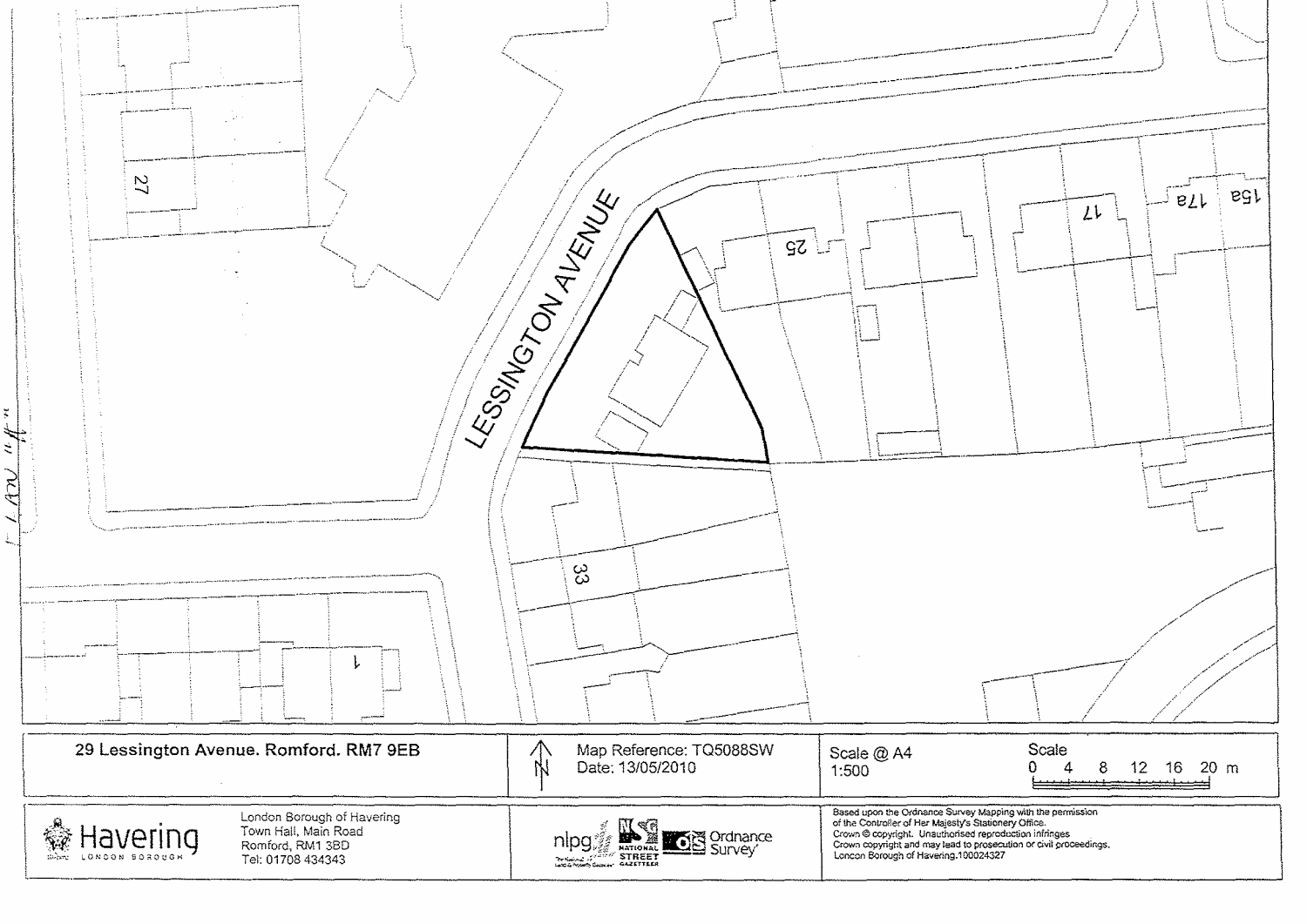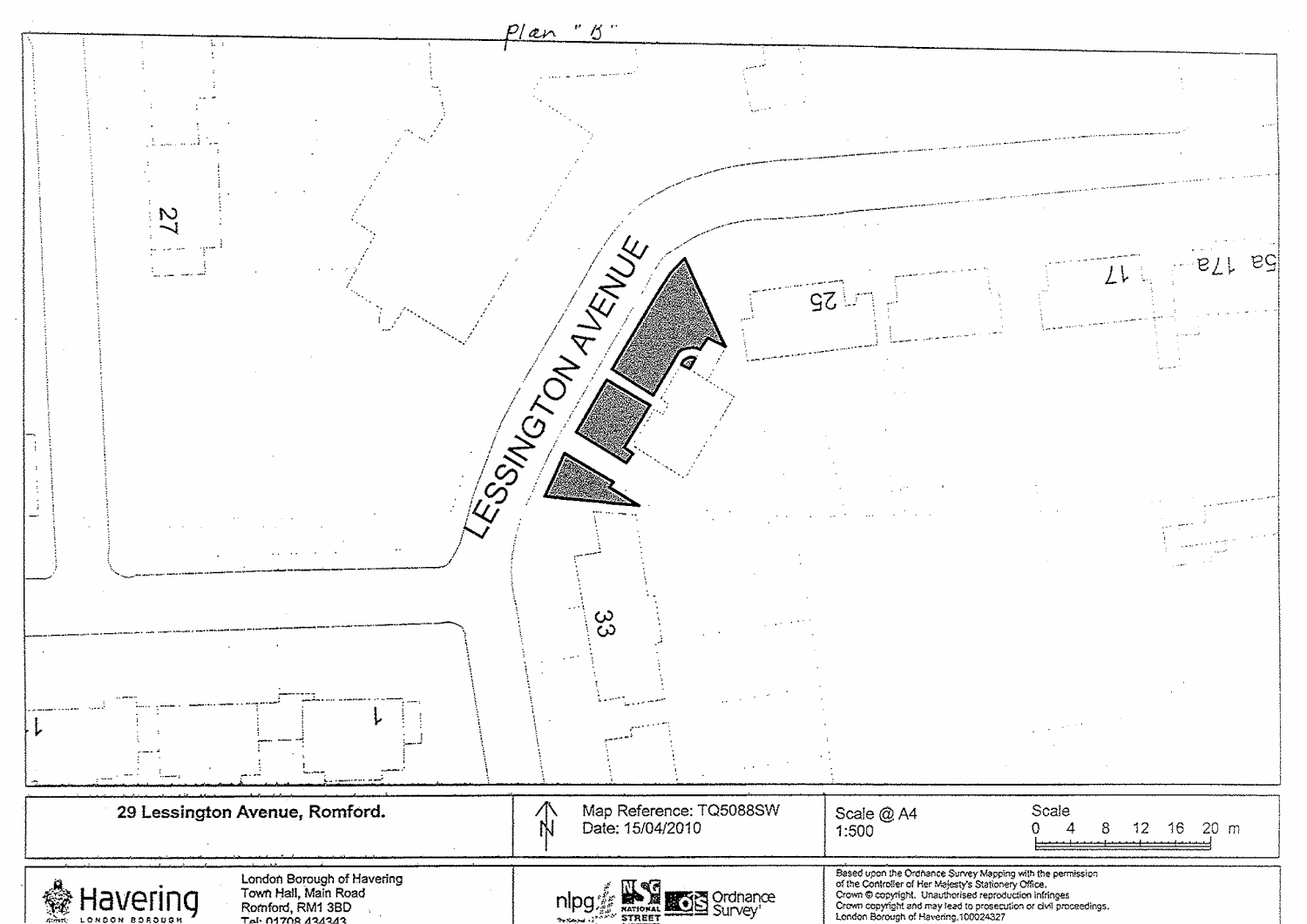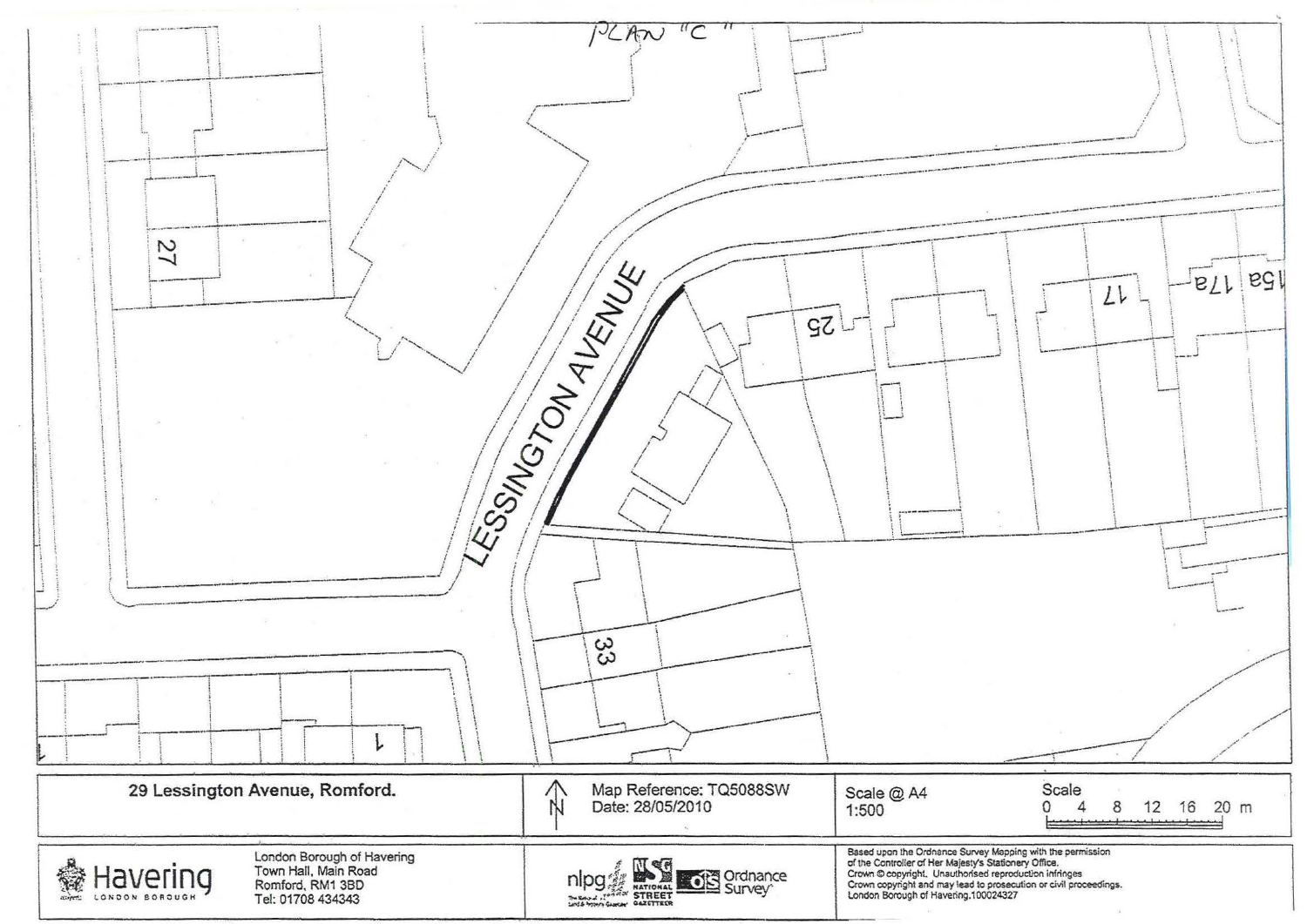